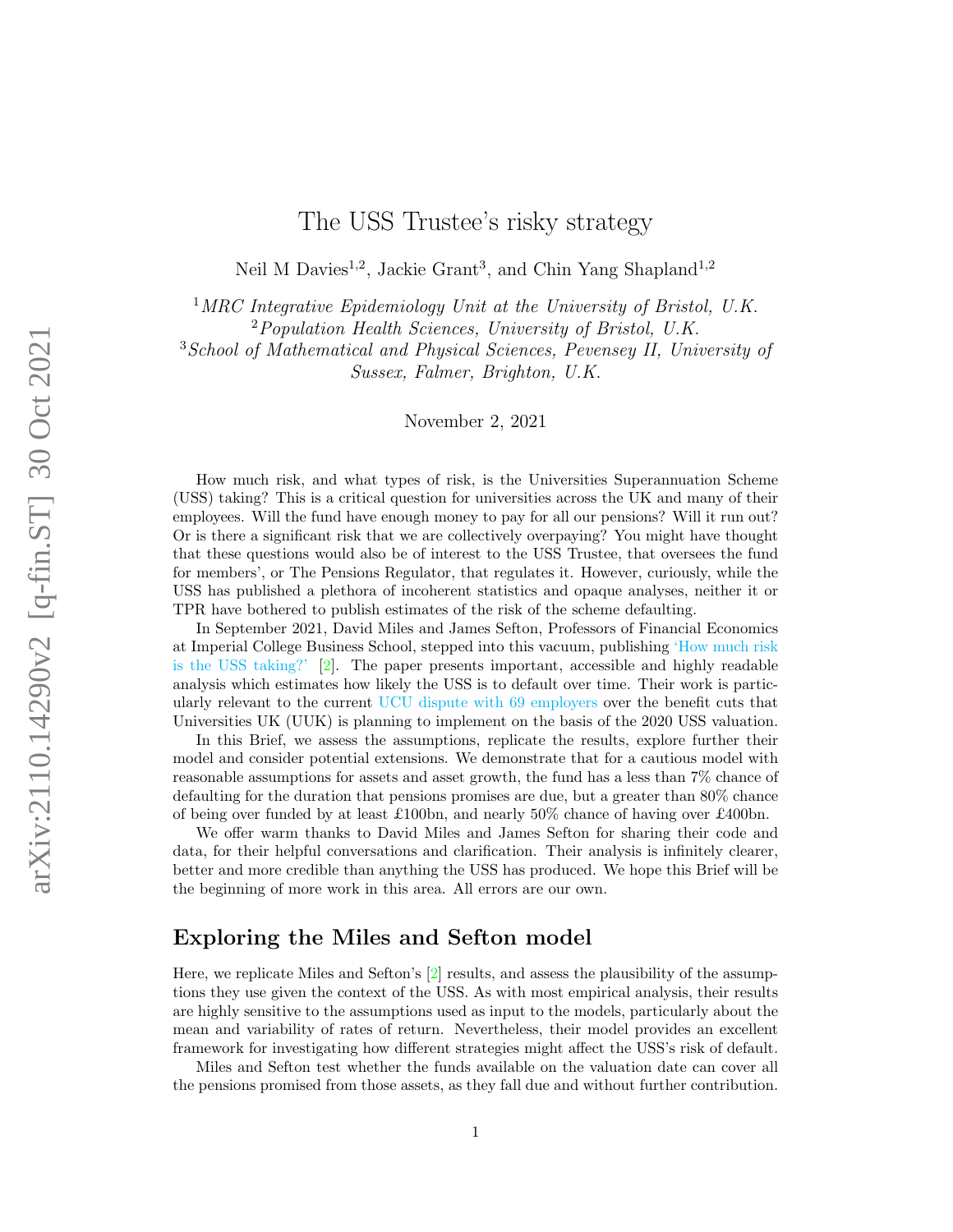Although they state this is "not an assumption that the scheme closes", the assumption is consistent with a closed scheme and does not model the features of an open scheme. The USS is an open "immature" scheme (i.e. its members are relatively young), so this assumption is highly conservative, as it is likely to increase the risk of default in any given year because in their model the fund will not receive any additional revenue (i.e. no new USS pension members or additional years of accrual), except from the returns from its investments. A second assumption Miles and Sefton make is that the scheme has no "covenant support". This horrific piece of pension jargon just means that our employers (universities), cannot top up the fund if it looks to be underfunded. This assumption is not realistic, as the USS has perhaps the strongest covenant of any private pension scheme in the country. This is a conservative assumption that likely increases the model's risk of scheme default, because their model assumes employers cannot provide additional funds to address any deficit. Nevertheless, in our analysis below we make the same assumptions, while acknowledging that they are highly cautious, and we hope to revisit these assumptions in future analysis.

#### Asset allocation

The asset allocation refers to the proportion of the fund that is assumed to be invested in either equities, which earn a higher but more variable returns on average, and bonds, which are assumed to have a lower but completely certain return. Miles and Sefton [\[2\]](#page-9-0) take the initial assets as March 2020 of £66.5bn, with a portfolio weighted 75% equities to 25% bonds and a base case for returns on bonds and find "there is a 40% probability of the USS running out of funds before all pension promises have been met. About 30% of the time the USS runs out of assets by 2056."

We can reproduce these results. See Figure [1](#page-2-0) below, which reproduces Figure 2 of Miles and Sefton [\[2\]](#page-9-0). We also reproduce their results for all figures, including the more optimistic scenarios with reversion to the mean, and zero real rate of return on bonds. We provide code here, and Google sheets to [reproduce Figures 2 and 3](https://docs.google.com/spreadsheets/d/1cKNVyYVEjiQrFOKg2GYckHF-kDPqrW3WU3z8QKQ85wI/edit?usp=sharing) and [reproduce Figures](https://docs.google.com/spreadsheets/d/1IgpQwr7Zjiip_Mi8H_GWea5PpfbWIQT7ruQB500mZsg/edit?usp=sharing) [4 and 5](https://docs.google.com/spreadsheets/d/1IgpQwr7Zjiip_Mi8H_GWea5PpfbWIQT7ruQB500mZsg/edit?usp=sharing) of their paper. R-code is also available on [Github.](https://github.com/CYShapland/USSBriefs2021)

# Measuring default risk and asset allocation

Next, how does the allocation to equities affect the risk of the scheme defaulting? This risk is presented in Figure [2.](#page-3-0) In this model we assume the Miles and Sefton [\[2\]](#page-9-0) base case values of real yields on index linked gilts as forecast from March 2020. What we see is that as the proportion of the fund that is invested in equities falls, the risk of default substantially increases<sup>[1](#page-1-0)</sup>. For example, if the fund is only  $25\%$  invested in equities the risk of default by 2080 is nearly 100%. The last decade has seen many defined benefit pension funds reduce the amount they invest in company shares (equities), and increase the amount they invest in government bonds. This investment strategy is widely, and perhaps misleadingly, referred to as "derisking". These models clearly show that the long term risk of default increases as the proportion of the fund invested in equities falls. In the [jargon of USS](https://en.wikipedia.org/wiki/Nineteen_Eighty-Four) "derisking" counter-intuitively increases the risk of default. The [USS](https://www.uss.co.uk/about-us/report-and-accounts?search=0333c9f4-f43d-4a05-ab73-130b6644c1e1) [2019 accounts,](https://www.uss.co.uk/about-us/report-and-accounts?search=0333c9f4-f43d-4a05-ab73-130b6644c1e1) p20, report a USS reference portfolio with 60% equities. The [USS 2020](https://www.uss.co.uk/-/media/project/ussmainsite/files/about-us/valuations_yearly/2020-valuation/uss-technical-provisions-consultation-2020-valuation.pdf?rev=89e3e8d0fbb344bf8d9609f6d0eb412e&hash=484A87C8F8D8719BF0AA864D7CC1A3D4) [valuation consultation,](https://www.uss.co.uk/-/media/project/ussmainsite/files/about-us/valuations_yearly/2020-valuation/uss-technical-provisions-consultation-2020-valuation.pdf?rev=89e3e8d0fbb344bf8d9609f6d0eb412e&hash=484A87C8F8D8719BF0AA864D7CC1A3D4) p23, assumes an allocation of 55% equities for a 'strong' covenant and 40% equities for a 'tending to strong' covenant. Increasing the proportion of the fund invested in bonds in this way, is likely to increase the risk of default. These results are

<span id="page-1-0"></span><sup>&</sup>lt;sup>1</sup>More specifically there is crossover point towards 2050 (in models using the base rate assumptions on bond returns) where the likelihood of default is around 10% for all asset mixes.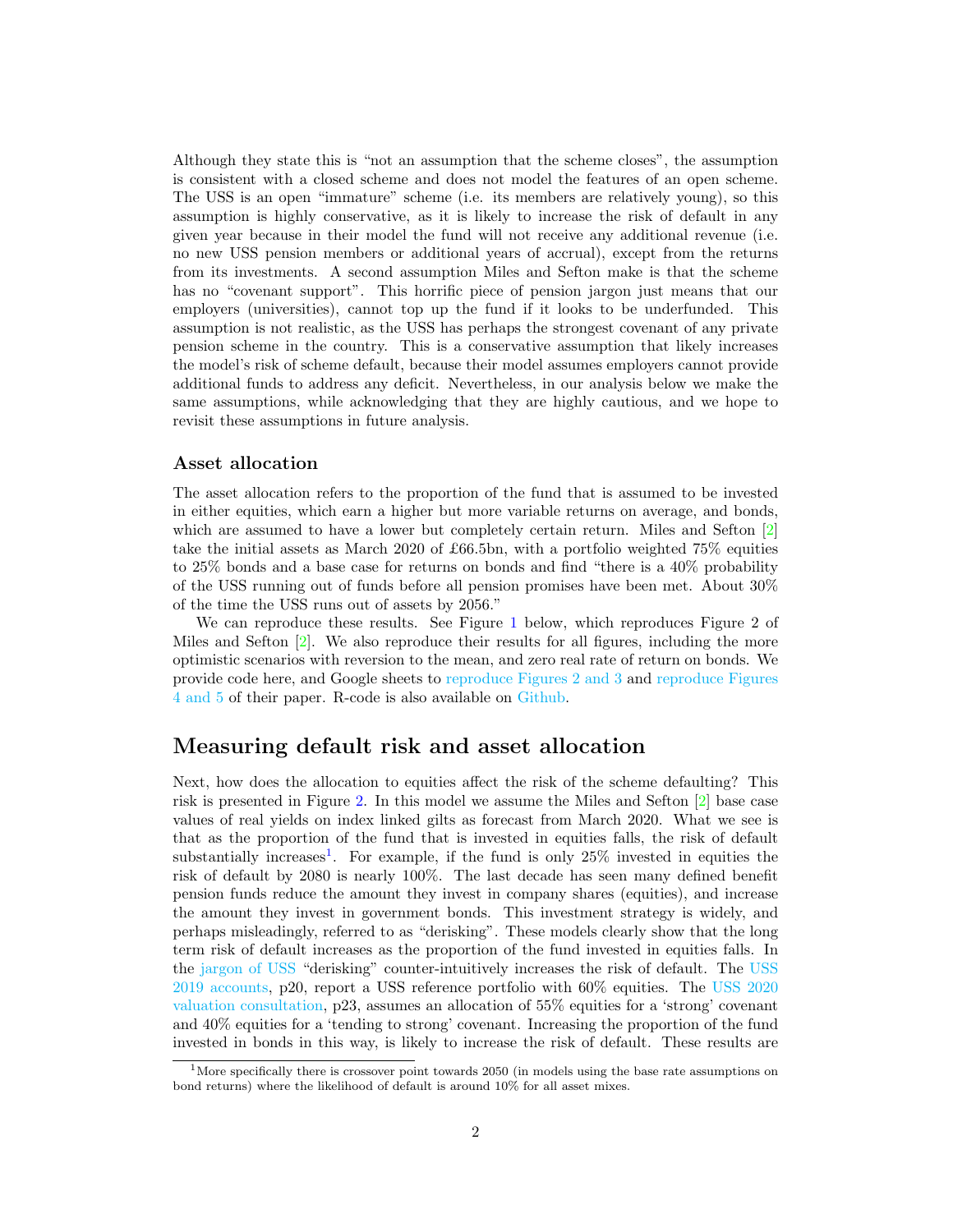

<span id="page-2-0"></span>Figure 1: Projected distribution of USS fund assets replicating Miles and Sefton Figure 2 [\[2\]](#page-9-0). Starting assets £66.5bn with 75% allocation to equities, no mean reversion in equity returns and gilt yield from real spot rates as of March 2020, no RPI adjustment, CPI basis. Mean return on equities 4.5% and standard deviation 17.5%.

consistent with analysis from the [Government Actuary's Department](https://www.thepensionsregulator.gov.uk/-/media/thepensionsregulator/files/import/pdf/modelling-long-term-funding-objective.ashx) which also suggested that increasing the proportion of DB pension funds invested in bonds is likely to increase the risk of default. Therefore a key message from Miles and Sefton's [\[2\]](#page-9-0) analysis, which is independent of input parameters, is that "derisking" or increasing the proportion of the fund invested in government debt likely increases the risk of default, and is very bad for members and employers.

Miles and Sefton [\[2\]](#page-9-0) evaluated the scheme as of 30th March 2020, at the depths of the COVID-19 induced financial panic. [Worldwide stock markets](https://medium.com/ussbriefs/the-case-for-a-credible-evidence-based-2021-uss-valuation-d5e8c536350c) fell by 19% in the 39 days prior to 30th March 2020. Clearly, since this date, many things have happened. Since March 2020, as can be seen in [Figure 1 of USS Briefs 109](https://medium.com/ussbriefs/the-case-for-a-credible-evidence-based-2021-uss-valuation-d5e8c536350c) the value of worldwide stock markets have increased by 52%. Even the USS has seen a 33% increase in its assets with [UUK's actuary stating](http://www.ussemployers.org.uk/sites/default/files/field/attachemnt/USS%2031%20March%202020%20valuation%20-%20Aon%20report%209April2021.pdf) that March 2020 was a 'poor date for the valuation' and warned of 'a danger that too much can be read into the conclusions of a valuation at that date.' So again, this choice of date is likely to be a conservative assumption that increases the risks of the scheme defaulting, because if its initial assets are lower, then the long term risk of default increases.

# Update to 2021

If the initial assets are instead set at £80.6bn (the value of the USS fund at March 2021) the risk of running out of funds before all pension promises have been met falls from over 40% to 25%, well within the 67% prudence level previously used by USS, even under the highly cautious assumptions of this modelling (Figure [3\)](#page-4-0).

On the other hand, the risk of over funding by at least £50bn, for the duration over which pension promises are paid, is always over 50%. The risk of having over £200bn left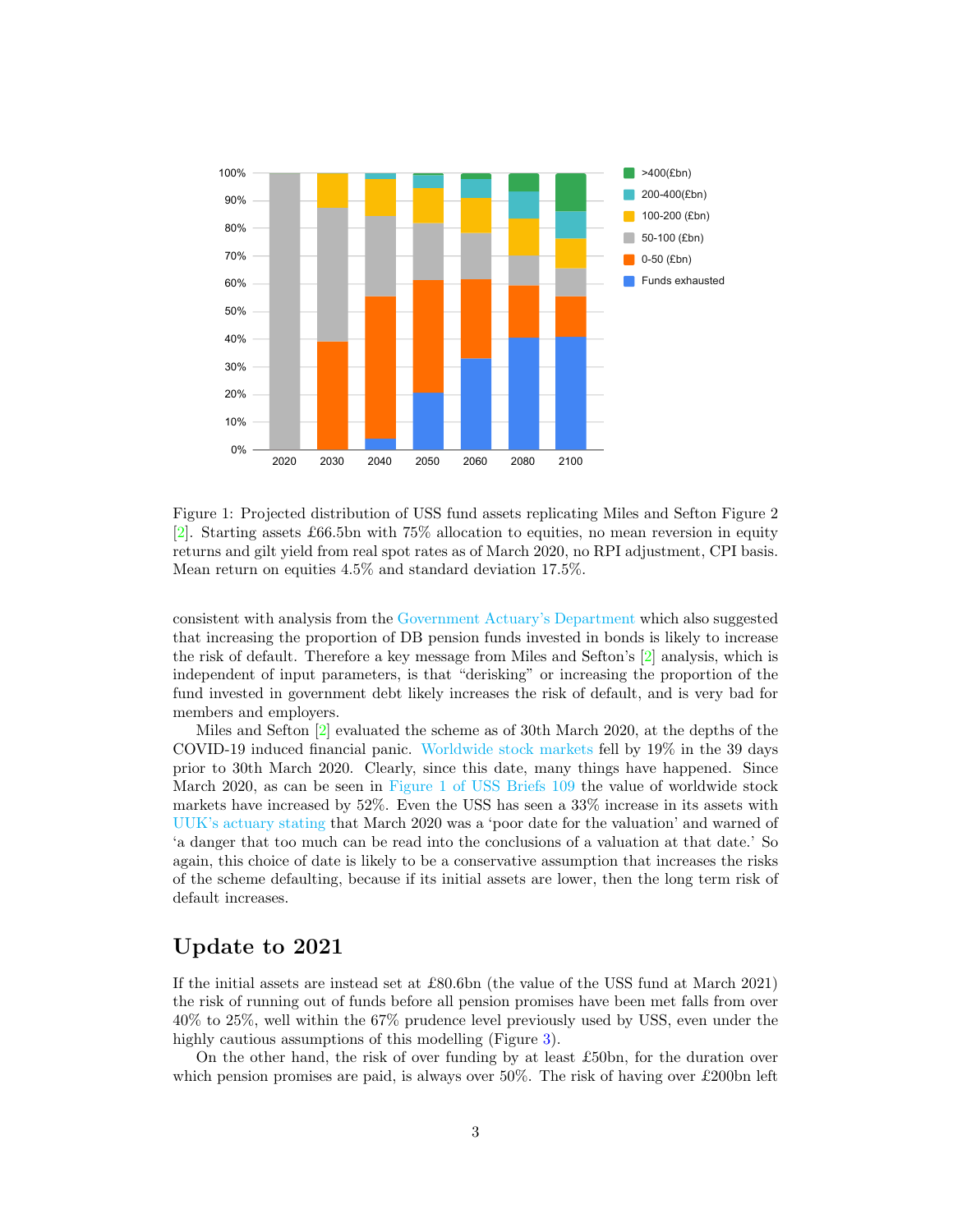

Likelihood that USS runs out of funds from assets £66.5bn

<span id="page-3-0"></span>Figure 2: Percentage of outcomes where USS funds are exhausted over a range of portfolios from 25% equities (75% bonds) to 75% equities (25% bonds). Here, as with all figures, the fund is paying promises as they fall due from assets with no contributions from scheme members or employers. CPI basis, using Miles and Sefton  $[2]$  assumptions with no mean reversion, initial assets of £66.5bn, USS cashflows to 2021, bond yield from real spot rates at March 2020 and RPI adjustment 0.5%. Mean return on equities 4.5% and standard deviation 17.5%.

in the fund when all promises have been paid is around 35%, while the risk of having over £400bn left over is over 20%. Thus, as Miles and Sefton [\[2\]](#page-9-0) point out, there are material risks of the scheme running out of money, but there are even larger risks of the scheme having far too much money, and ending up with a very large surplus. Both running out of money and having far too much money are very bad outcomes for members. If the scheme runs out of money, their pensions could be cut, and if the scheme has too much money, they will have paid far too much for their pensions. The employers will also have contributed far too much, and that money could have been used for university investment.

It is the job of the USS Trustee to balance these risks. Historically pension funds have aimed not for a 50:50 risk of being over or underfunded, but have aimed for a 65:35 risk of being overfunded - this is known as taking a "prudent" approach. It is always possible to decrease the risk of default by increasing the assets in the scheme, but this is expensive, and someone has to pay for it (i.e. active members and their employers). Again, it is the Trustees job to balance the costs of additional prudence on active members, against the benefits of reducing the risk of default.

The likelihood of running out of funds across a range of asset allocations, using the value of the USS's assets at March 2021 is given in Figure [4.](#page-5-0) Figure [4](#page-5-0) shows that the risk of default has fallen, as asset values have recovered from the COVID dip. This reduction in the risk of default is particularly large for strategies with higher equities allocations. For example, for asset allocation of 65% equities there is now only around a 25% chance the fund will run out of assets before all pension promises have been paid, and a similar  $27\%$ risk of having over £200bn remaining in the fund once all pensions have been promised.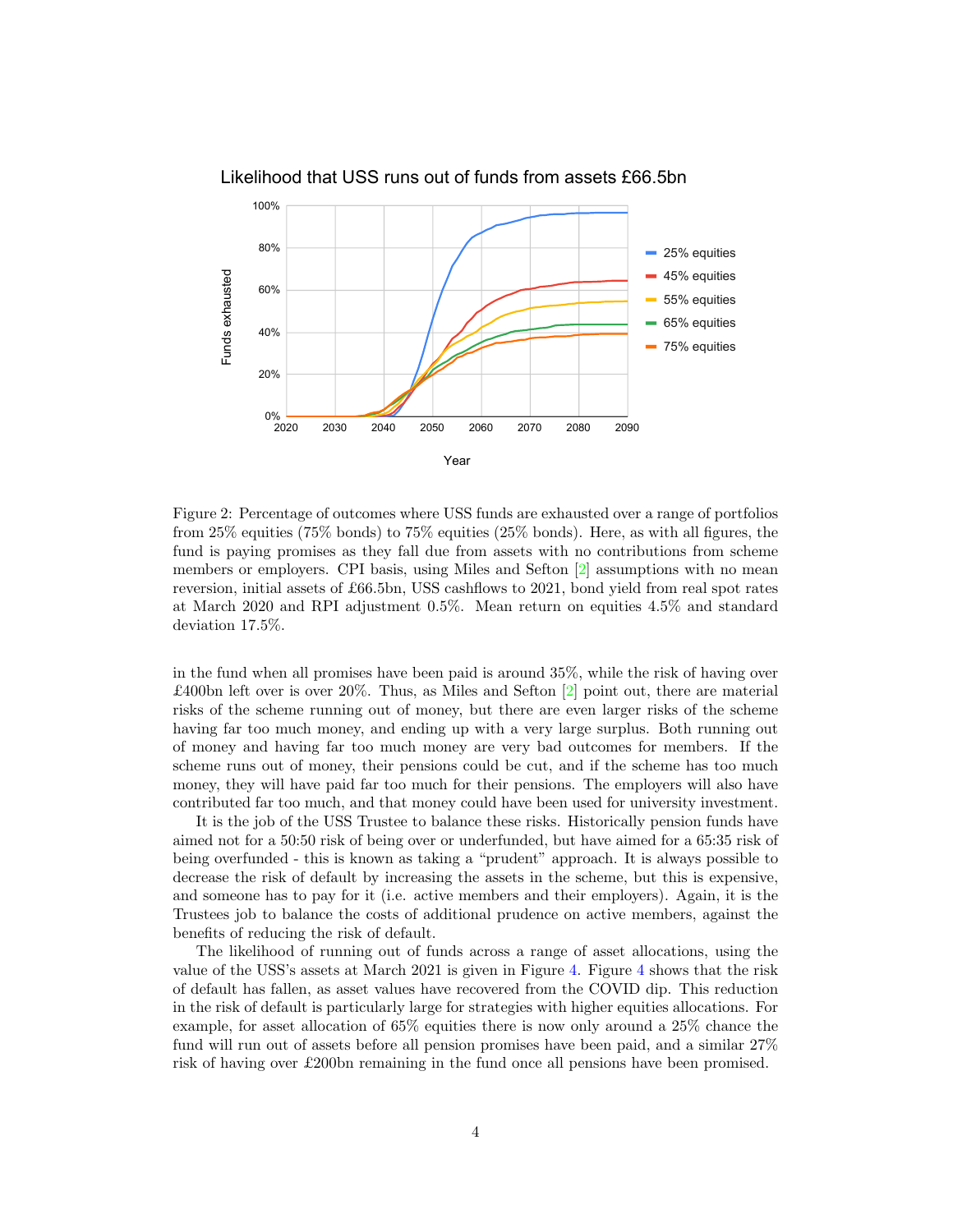

<span id="page-4-0"></span>Figure 3: Projected distribution of USS funds. Starting asset value of £80.6bn using Miles and Sefton [\[2\]](#page-9-0) assumptions of no mean reversion, USS cashflows to 2021, gilt yield from real spot rates at March 2020 and RPI adjustment 0.5%, CPI basis. Mean return on equities 4.5% and standard deviation 17.5%.

## Evidence based investment returns?

Finally, how do Miles and Sefton's [\[2\]](#page-9-0) assumptions for investment returns compare to evidence? They assume equities have a real mean return of  $4.5\%$  (SD=17.5%). These estimates are low compared to estimates of historic returns in the published economics literature. For example, Jordà et al  $(2019)$  [\[1\]](#page-9-1) estimate that equities across 16 developed countries have mean real returns of  $6.9\%$  (SD=[2](#page-4-1)1.9%)<sup>2</sup>. They are also low compared with the historical real return of all USS investments which is around 7.8% over the last ten years and 8.1% over the last five years. Sefton and Miles [\[2\]](#page-9-0) justify this by assuming investment costs of between 0.25% and 0.5% of assets, and by assuming that future returns will be lower. The cited investment costs are high compared to even retail investments (e.g. index funds can charge as little as 0.03%), therefore it is unclear why USS costs should be so high<sup>[3](#page-4-2)</sup>. Miles and Sefton  $[2]$  argue that because the rate on UK government bonds is currently low, we should expect future returns to be lower. However, it is difficult to see how this claim is supported by empirical evidence. For example, Moody's estimates the 15 year correlation between UK government bonds and worldwide equities to be 0.09, implying around 1% of the variation in future equities returns can be explained by UK government bond yields (i.e. the yield on government bonds does not meaningfully predict

<span id="page-4-1"></span><sup>&</sup>lt;sup>2</sup>Further, if we were to weight countries in the Jordà *et al.* [\[1\]](#page-9-1) dataset by their GDP, rather than using raw averages, the mean=7.43% and SD=20.52%. This would imply even lower rates of default. In addition, these figures implicitly assume that the USS is invested in a single country. Whereas in reality the USS can (and really should), have a globally diversified portfolio to minimise investment risk by investing in a broad range of countries. Using a simple strategy of investing in each country as a proportion of GDP results in returns of equities of mean=7.09 and SD=13.52 (see Figure [6\)](#page-6-0).

<span id="page-4-2"></span><sup>3</sup>As an aside USS costs, particularly investment costs, are extraordinarily high, far higher than comparable large schemes reported in the TPR cost analysis. Therefore, there is no reason for USS costs to be as high as Miles and Sefton [\[2\]](#page-9-0) assume.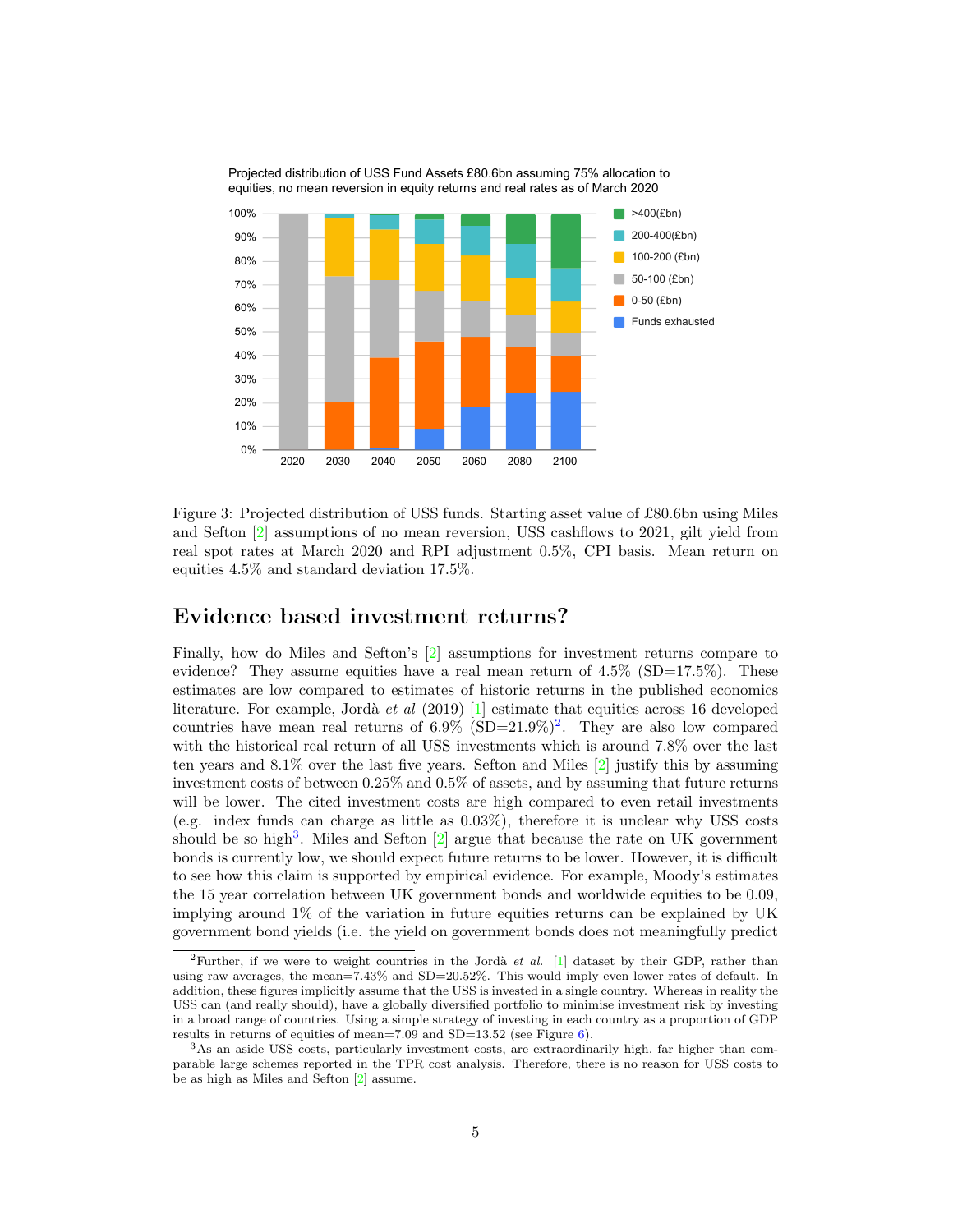

Likelihood that USS runs out of funds from assets £80.6bn

<span id="page-5-0"></span>Figure 4: Percentage of times USS funds are exhausted over a range of portfolios from 25% equities (75% bonds) to 75% equities (25% bonds). Here the fund is paying promises as they fall due from assets with no contributions. CPI basis, using Miles and Sefton [\[2\]](#page-9-0) assumptions with no mean reversion, initial assets of £80.6bn, USS cashflows to 2021, gilt yield from real spot rates at March 2020 and RPI adjustment 0.5%. Mean return on equities 4.5% and standard deviation 17.5%

future long-term returns on equities).

Thus, the empirical basis for assuming the mean return on equities of 4.5%, rather than the just under 7% seen over the period 1870-2015 is unclear. While it is perfectly reasonable to use assumptions that differ from the historical averages, to be credible, these assumptions, and forecasts need clear empirical support. [USS's own rationale](https://www.uss.co.uk/-/media/project/ussmainsite/files/about-us/valuations_yearly/2020-valuation/march-31-2020-valuation-date.pdf) for proceeding with a 2020 valuation, on the grounds that a 2021 valuation requires such a significant reduction in return on equities, fails in this respect. Here we aim to explore reasonable assumptions to enlighten and progress the debate, but we look forward to further analysis.

With regard to assumptions on bond returns, we have used Miles and Sefton's [\[2\]](#page-9-0) data throughout. It would be instructive to update bond returns to USS values in 2020 and 2021, and other projections, to better understand the dependency of the modelling on UK government bond yields. The Technical Appendix compares the Bank of England forward curves for March 2020 and 2021 with USS values of March 2020 and Miles and Sefton's [\[2\]](#page-9-0) assumptions for March 2020. Initial analysis suggests broadly similar results for USS 2020 values.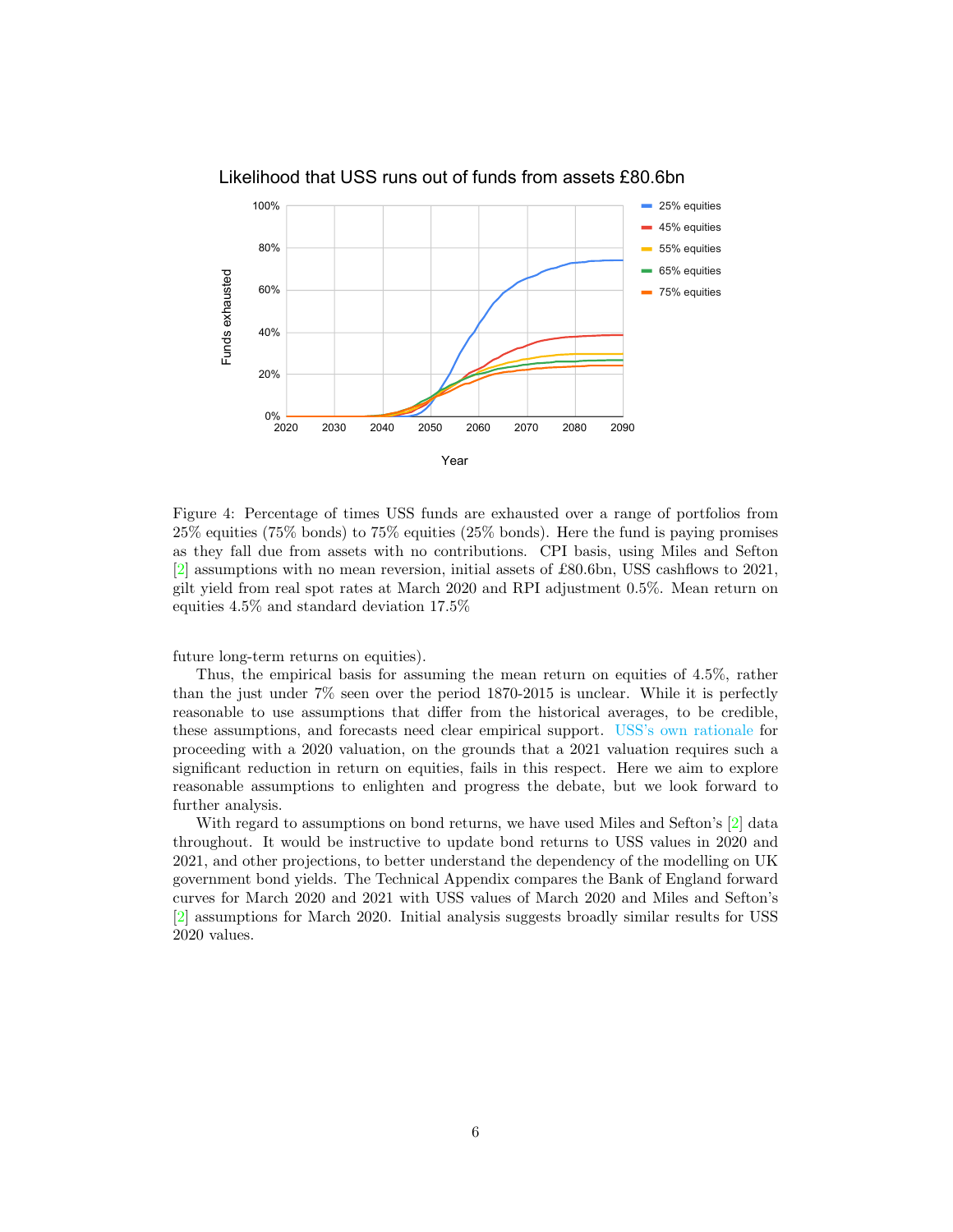Projected distribution of USS Fund Assets £80.6bn assuming 75% allocation to equities, no mean reversion in equity returns and real rates as of March 2020 using Jordà's unweighted globally diversified portfolio



Figure 5: Projected distribution of USS funds. Asset value of £80.6bn using Miles and Sefton [\[2\]](#page-9-0) assumptions of no mean reversion, USS cashflows to 2021, gilt yield from real spot rates at March 2020 and RPI adjustment 0.5%, mean return on equities 7.4% and standard deviation 20.5% unweighted mean returns on equities for 16 countries 1870-2015  $($ Jordà *et al.*  $[1]$ ).



equities, no mean reversion in equity returns and real rates as of March 2020 using Jordà's globally diversified portfolio weighted by GDP.

Projected distribution of USS Fund Assets £80.6bn assuming 75% allocation to

<span id="page-6-0"></span>Figure 6: Projected distribution of USS funds from asset value of £80.6bn using Miles and Sefton [\[2\]](#page-9-0) assumptions of no mean reversion, USS cashflows to 2021, gilt yield from real spot rates at March 2020 and RPI adjustment 0.5%. Assumed return on equities set to mimic a globally diversified portfolio (Jordà et al. [\[1\]](#page-9-1) 16 countries 1870-2015), mean 7.1% and standard deviation 13.5%.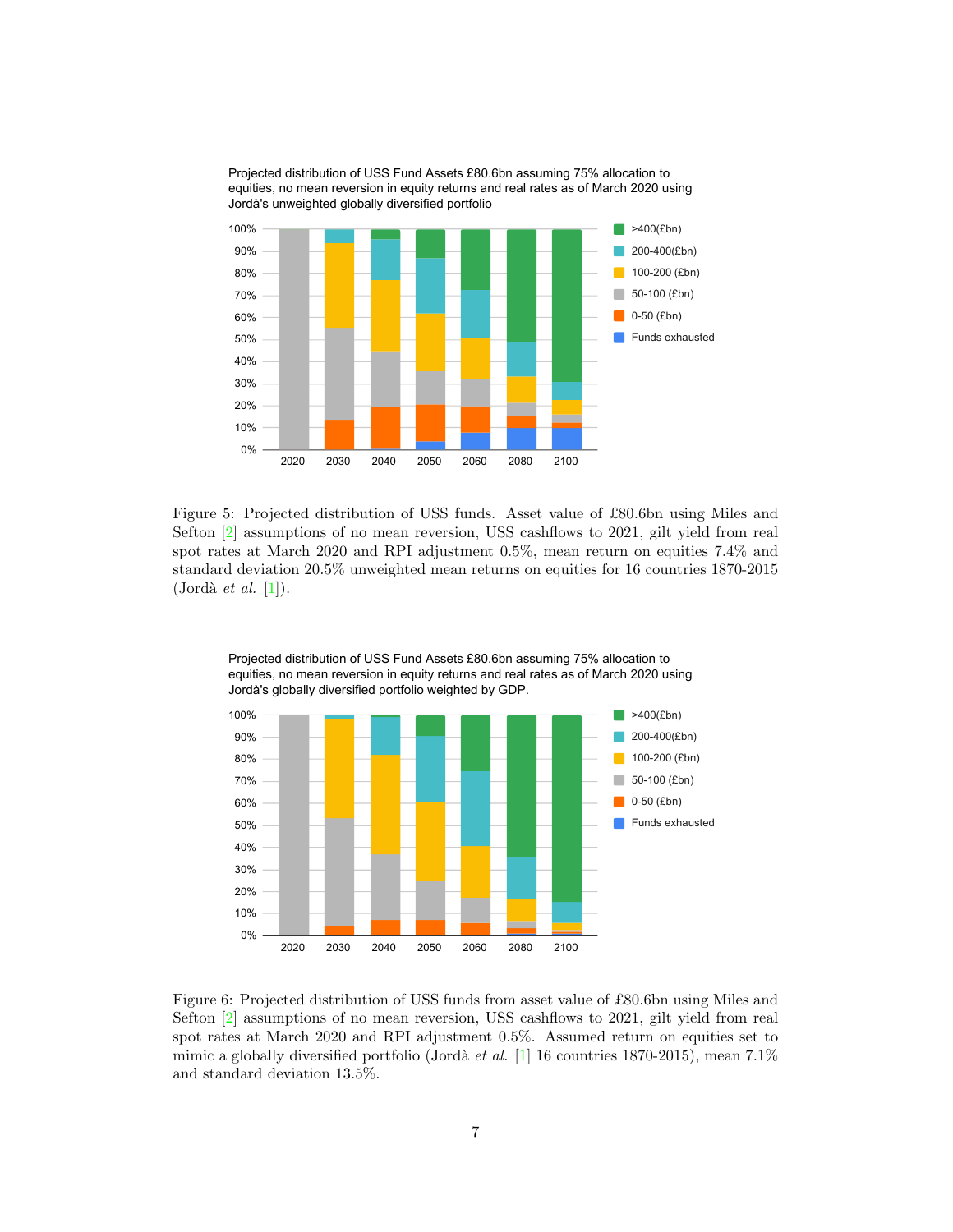The results when we use estimates from Jordà et al. (2019) [\[1\]](#page-9-1) for the returns on equities, rather than the more pessimistic asset assumptions used by Miles and Sefton  $\boxed{2}$ are presented in Figure 5. The risk of running out of funds before all pension promises have been met falls to around 9%. However, the risk of over funding by at least £200bn, that is once all pensions promises are paid, is almost 80%. The risk of having over £400bn left in the fund when all promises have been paid is around 65%.

It is worth considering other approaches to estimating returns on equities for a fund such as USS. We can model a simple globally diversified portfolio which invests in each country as a proportion of GDP, this results in real returns of equities of mean=7.09% and  $SD=13.52\%$ , from the data in Jordà *et al.* (2019) [\[1\]](#page-9-1). As described in the technical appendix, these values for mean return on equities are not dissimilar to the overall historical performance of the USS fund. This produces the distribution of Figure [6,](#page-6-0) where the risk of having insufficient funds to pay all pension promises as they fall due, with no further contributions, is less than 1% for an equities allocation of 75%. However the risk of over funding, with such assumptions, by at least £400bn is 85%. Given that the assumptions of the model are cautious, this risk of overfunding appears unacceptably high.

As a final example, Figure [7,](#page-7-0) we consider the USS reference portfolio from the 2019 accounts with 60% equities, a mean return on equities of 7%, and a standard deviation of 17%. The risk of default is a maximum of around 7% at 2100, a time period that covers the entire duration that pensions promises are due. The risk of default remains less than 5% up to 2060. The risk of overfunding though is clear, with an 80% chance of the scheme having over £100bn remaining, and nearly 50% chance of having over £400bn, having paid all pensions promises under 'closed scheme' style assumptions with no covenant.





<span id="page-7-0"></span>Figure 7: Projected distribution of USS funds from asset value of £80.6bn using Miles and Sefton [\[2\]](#page-9-0) assumptions of no mean reversion, USS cashflows to 2021, gilt yield from real spot rates at March 2020 and RPI adjustment 0.5%. Assumed return on equities mean 7.0% and standard deviation 17% with a portfolio 60% equities.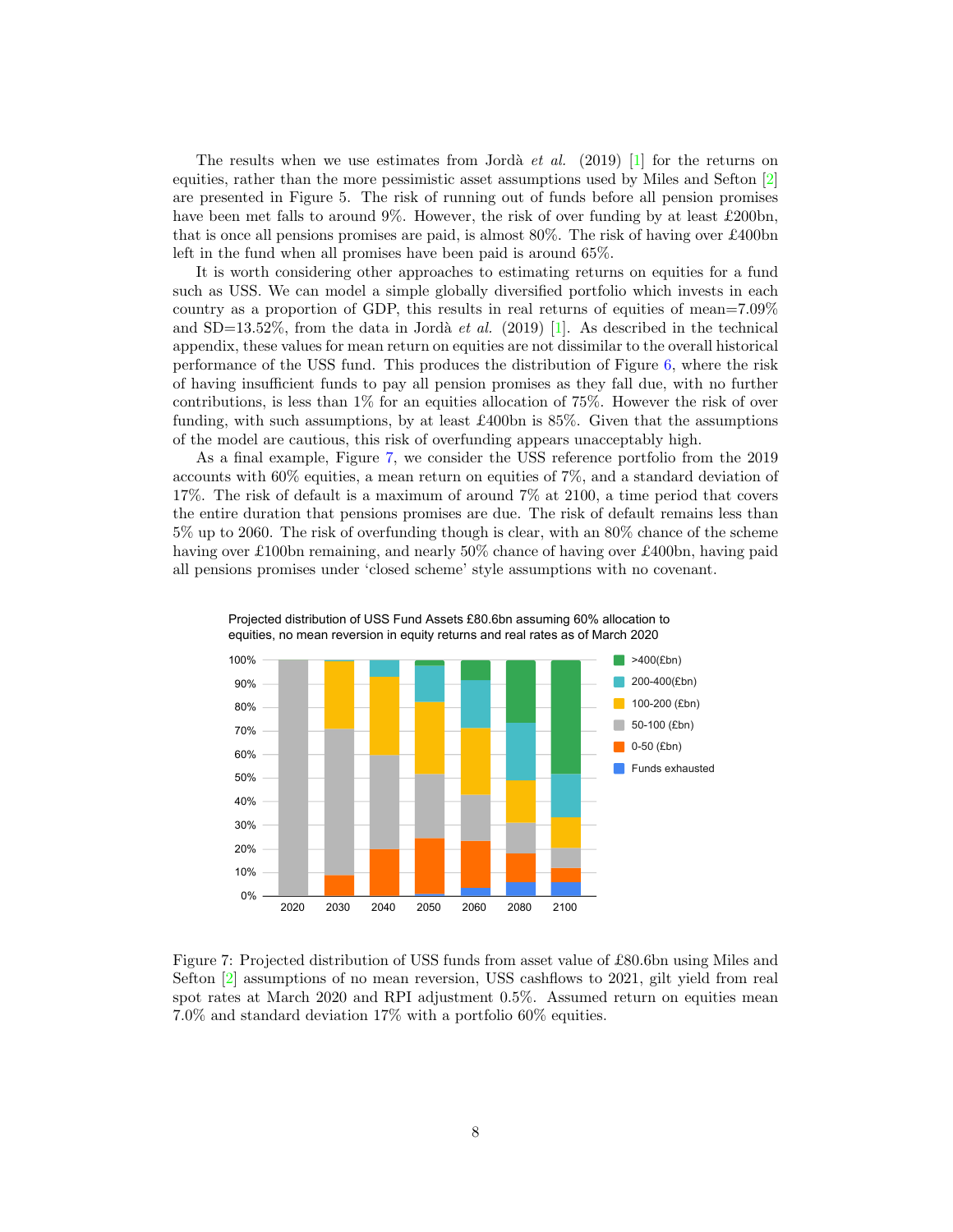# Conclusions: where does this leave us?

These results demonstrate that even with prudent assumptions:

- the risk of default, even over very long periods is low unless the scheme is substantially invested in bonds with a low real return,
- the risk of default using up-to-date asset values is even lower,
- the USS's preferred strategy of increasing the proportion of the fund invested in bonds is likely to increase the risk of default, and
- the 50 year probability of default even using assumptions of a closed scheme is as low as 1% when using empirically based asset returns and updated USS asset values. This is far lower than conventional levels of prudence used in the pensions industry (i.e. 33%-35% as used in the 2014, 2017, and 2018 valuations)

Furthermore, even these figures are likely to overestimate the risk of default, as it does not allow for the fact that this scheme is an open immature scheme which has one of the strongest covenants in the UK. It also omits the proactive regulation of open DB schemes in the UK through the TPRs triennial valuations and interventions. It would be relatively straightforward to expand the model to include an intervention every three years that supplied cash top-ups to those paths of the simulation that fell below a given percentage confidence level of a funding target. We leave analysis of possible funding strategies and coherent funding metrics for future work.

Unlike the sum total of analysis published by the USS to date Miles and Sefton's [\[2\]](#page-9-0) analysis and model provides a coherent framework and basis for assessing the risks that members care about - the risk that the scheme will default and the risk that we are all being overcharged. These results, and the results of Miles and Sefton [\[2\]](#page-9-0) suggest that we need an urgent detailed, open and reproducible exploration of the USS valuation methodology. This is the only way to restore members' trust after the unnecessary, unjustified, unevidenced and catastrophically pessimistic USS 2020 valuation. This work highlights the significant risk of overfunding, and makes clear that changes are needed to the way risk is quantified in open DB pension schemes.

It is important to ask what bearing this has on the current valuation and planned cuts to benefits. We remind readers that the [UCU formal dispute letter](https://www.ucu.org.uk/media/11768/USS-trade-dispute-2021/pdf/USS_trade_dispute_2021_Final_002.pdf?utm_source=Lyris&utm_medium=email&utm_campaign=reps&utm_term=broff-jnches-21-22&utm_content=UCU+trade+disputes+with+HE+employers) calls on employers to

- 1. Agree to revoke UUK's proposed cuts to the Defined Benefit pension that were approved by JNC resolution on the 31 August 2021, and not to replace them with any alternative set of changes to benefits and/or increases in member contributions, unless this replacement has the agreement of UCU.
- 2. Publicly call on USS to issue an evidence-based, moderately prudent valuation of the financial health of the scheme as at 31 March 2021.

Given this exploration following from the work by Miles and Sefton  $[2]$ , it is clear these demands are not only entirely reasonable, but absolutely necessary. We ask that all employers and scheme members call on UUK to agree to revoke their proposals, and produce a new valuation using a credible, evidence based approach to valuing the scheme's financial health.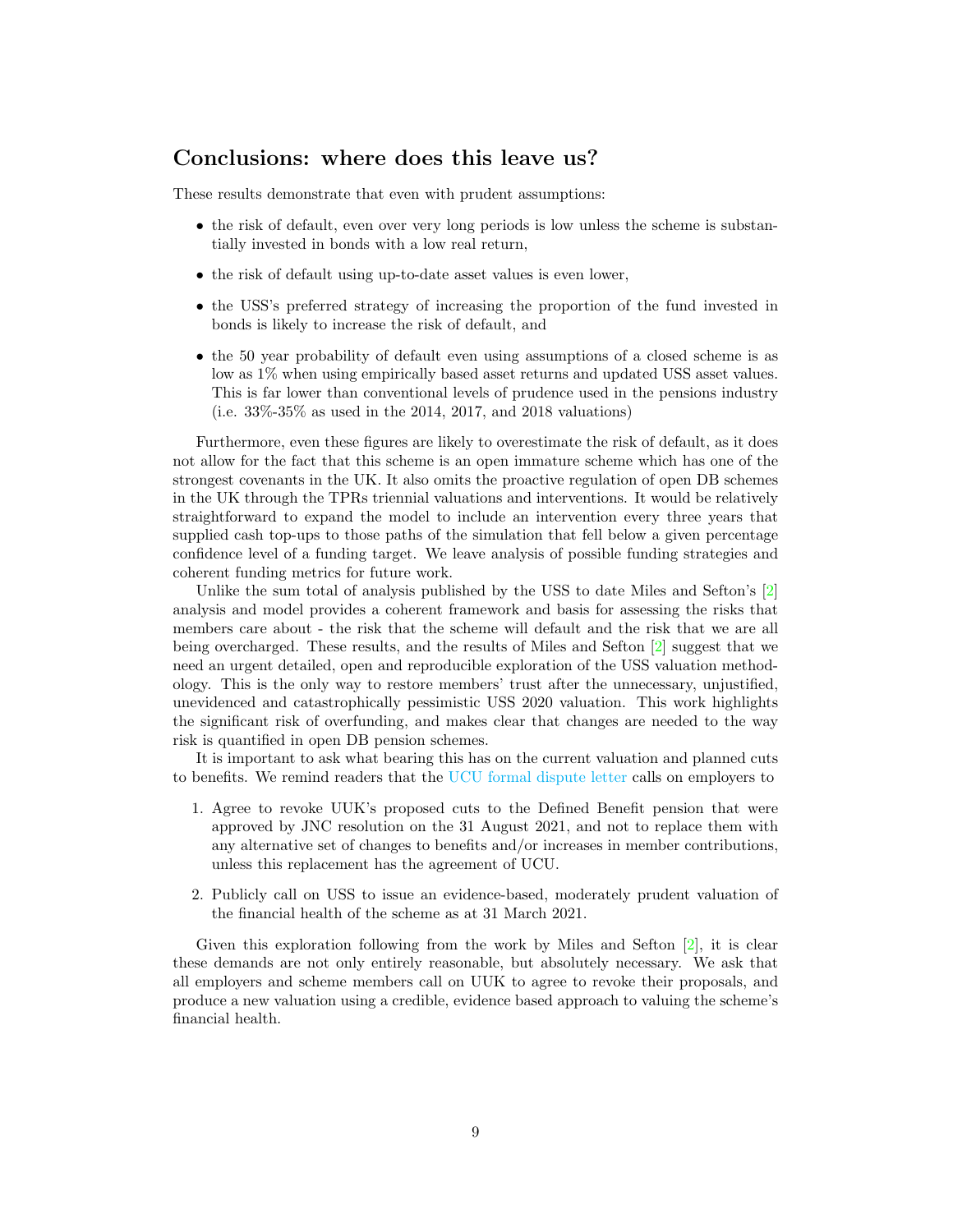# References

- <span id="page-9-1"></span>[1]  $\dot{O}$ . Jordà, K. Knoll, D. Kuvshinov, M. Schularick, and A. M. Taylor. The rate of return on everything, 1870–2015. The Quarterly Journal of Economics, 134(3):1225– 1298, 2019.
- <span id="page-9-0"></span>[2] D. Miles and J. Sefton. How much risk is the USS taking? National Institute of Economic and Social Research Policy Paper 29, September 2021. URL [https://www.](https://www.niesr.ac.uk/publications/how-much-risk-uss-taking) [niesr.ac.uk/publications/how-much-risk-uss-taking.](https://www.niesr.ac.uk/publications/how-much-risk-uss-taking)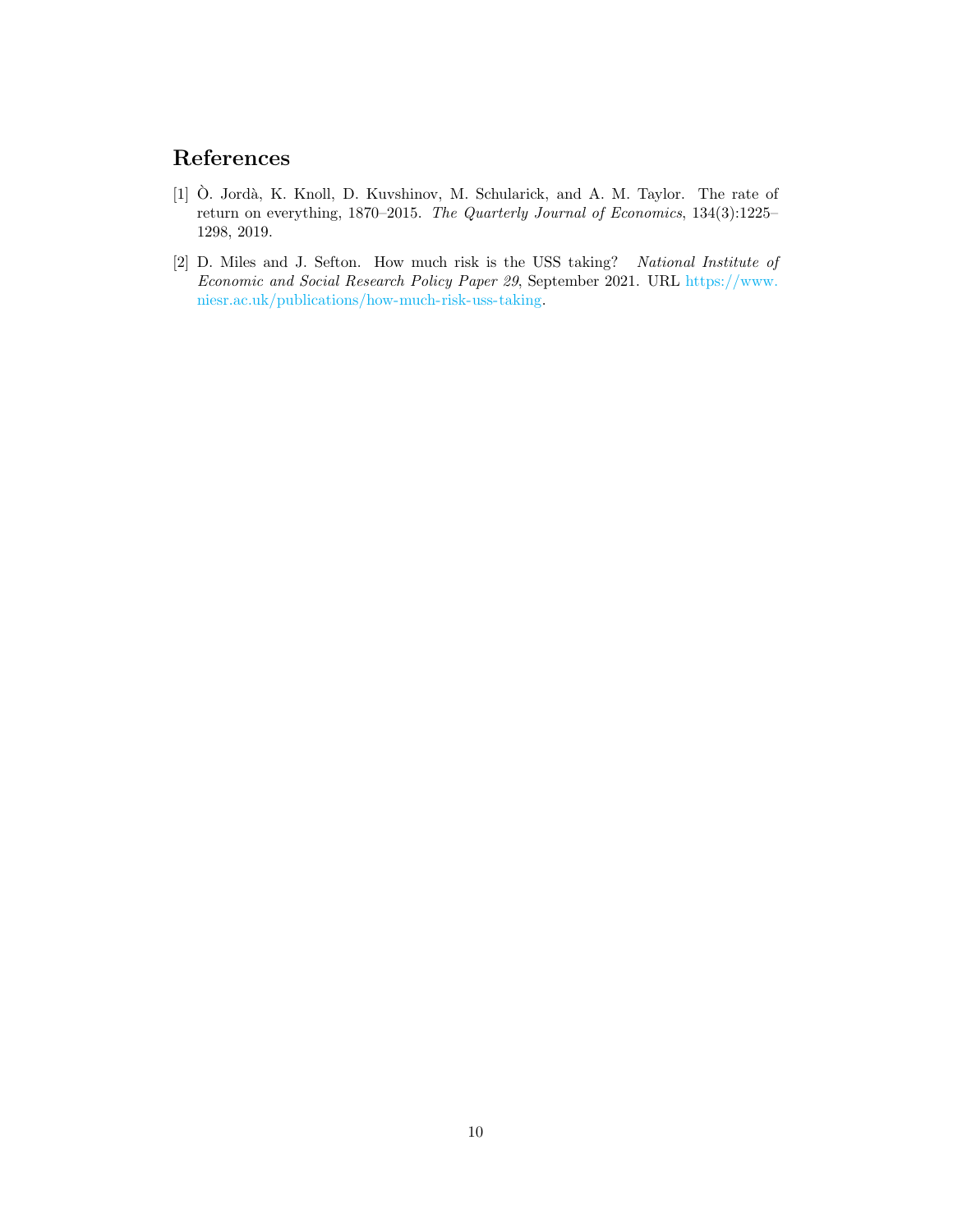# Technical Appendix for The USS Trustee's risky strategy

# Introduction

This document provides the technical appendix for 'The USS Trustee's risky strategy' and structured as follows; Section 2, we describe the Miles and Sefton model. Section 3 is data extraction that includes information on how and where each parameter was extracted to fit Miles and Sefton model. Section 4 summarises the values used for each of the Figure in the main manuscript. The last section consists of the graphical comparison of real forward rate from Miles and Sefton, USS and Bank of England.

# Miles and Sefton model

#### "Risky" assets

The aim of the Miles and Sefton model is to calculate how assets evolves. Before describing this model we will first define return of risky assets at time  $t, R_t^e$ .  $R_t^e$  was log transformed to satisfy the normality assumption, i.e.  $r_t^e = log R_t^e$ . And assuming distribution to be identically and independently distributed  $(i.i.d)$  over time t then we can write returns on risky assets as,

$$
r_t^e = \mu + e_t \tag{1}
$$

where  $\mu$  is the mean log return and  $e_t$  is random error with  $N(0, \sigma_e^2)$ . This model assumes that the returns between  $t$  are uncorrelated, which is known as no mean reversion.

For the case where there is correlation between random errors, i.e. presence of mean reversion, the error is then modelled with a moving average process,

$$
e_t = v_t + \sum_{i=1}^{q} \beta v_{t-i}
$$
 (2)

where  $v_t \sim N(0, \sigma_v^2)$ ,  $\sigma_v^2$  is the same as  $\sigma_e^2$ . The idea behind this stochastic model is to captures the change in log returns within a period  $(q)$  to be similar, then after this time period, the returns can be changed by factor of  $\beta$ . By setting  $\beta < 0$  means that a large negative return will be followed by a period of positive return, and vice versa.

### "Safe" assets

Bonds are considered as safe assets,  $R_t^f$ , i.e. returns from gilts. Miles and Sefton bond yields are calculated from real spot rates at March 2020 and RPI adjustment 0.5%.

#### The general model

Lets assume the proportion of investment portfolio is divided between risky,  $\alpha$ , and safe assets,  $(1 - \alpha)$ , the initial  $(t = 0)$  asset is denoted as  $A_0$  and  $p_t$  as pension payments made at time t, then the assets,  $A_t$ , evolves over t can be calculated as;

$$
A_t = (\alpha R_t^e + (1 - \alpha)R_t^f)A_{t-1} - p_t
$$
\n(3)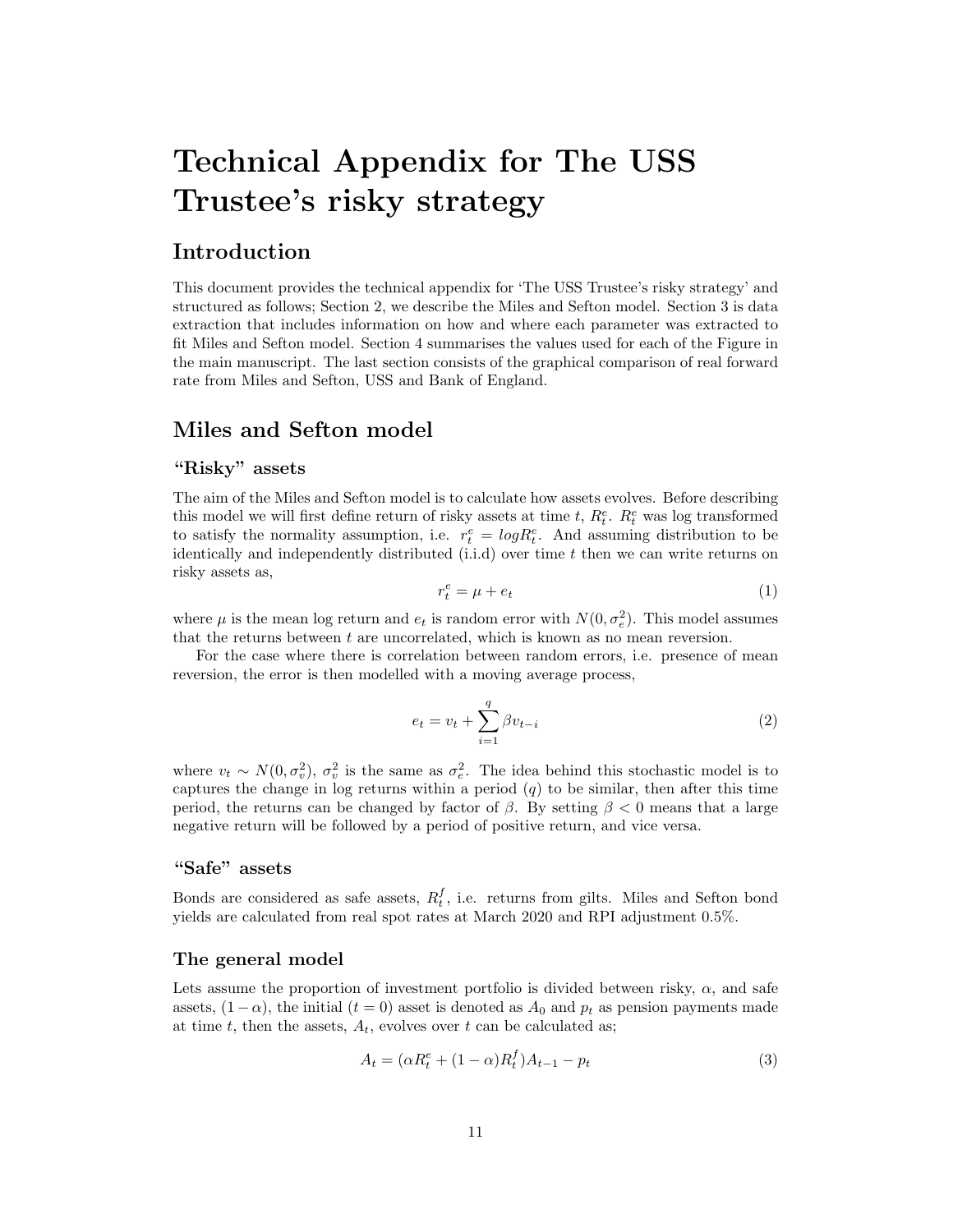## Data extraction

All the data can be found within the Github page: [https://github.com/CYShapland/](https://github.com/CYShapland/USSBriefs2021) [USSBriefs2021.](https://github.com/CYShapland/USSBriefs2021) Bank of England nominal forward rate can be extracted directly from their website [\(https://www.bankofengland.co.uk/statistics/yield-curves\)](https://www.bankofengland.co.uk/statistics/yield-curves). Data from Jordá et al. is publically available from [https://dataverse.harvard.edu/file.xhtml?persistentId=doi:](https://dataverse.harvard.edu/file.xhtml?persistentId=doi:10.7910/DVN/GGDQGJ/RDNLLW&version=1.1) [10.7910/DVN/GGDQGJ/RDNLLW&version=1.1](https://dataverse.harvard.edu/file.xhtml?persistentId=doi:10.7910/DVN/GGDQGJ/RDNLLW&version=1.1)

#### Real forward rate

Miles and Sefton used real spot  $(R_t^s)$  to calculate discount rates  $(DR_t)$  for time t, then the cumulative  $DR_t$  is the returns of the risky assets  $(R_t^e)$  for each period;

$$
DR_t = \left(\frac{1 + (R_t^s + \delta)}{100}\right)^{t-1}
$$

$$
R_{t-1}^e = \frac{DR_{t-1}}{DR_t - 1} \times 100
$$

 $R_0^e = \delta \times 100$  as  $R_0^s$  is 0 at baseline, where  $\delta$  is the adjustment factor for converting CPI to RPI.

#### Pension payment

The pension payment,  $p_t$ , is calculated as the sum of "Expected cash flows (£bn) in relation to benefits accrued at 31 March 2020" and "Expected cash flows  $(\text{\textsterling}bn)$  in relation to benefits projected to be accrued in 2020/21".

#### Jordà's globally diversified portfolio

Global total returns, real GDP, population size and inflation were extracted from Jordá et al. First, we calculated the real returns from equity for country i at time t;

$$
r_{i,t} = \frac{1 + R_{i,t}}{1 + \pi_{i,t}} - 1
$$

where  $\pi_{i,t}$  is inflation for each country at time t. Then real returns is weighted by the proportion of each countries GDP to calculates a global weighted total return;

$$
R_t = \sum_{i=1}^k r_{i,t} \times w_{i,t}
$$
  
where 
$$
w_{i,t} = \frac{N_{i,t} \times rgdp_{i,t}}{\sum_{i=1}^k N_{i,t} \times rgdp_{i,t}},
$$

population size  $(N_{i,t})$  and real GDP per capita  $(rgdp_{i,t})$  from each country i at time t. We then use the mean and standard deviation of  $R_t$  to inform our "risk" assets parameter.

## Parameters summary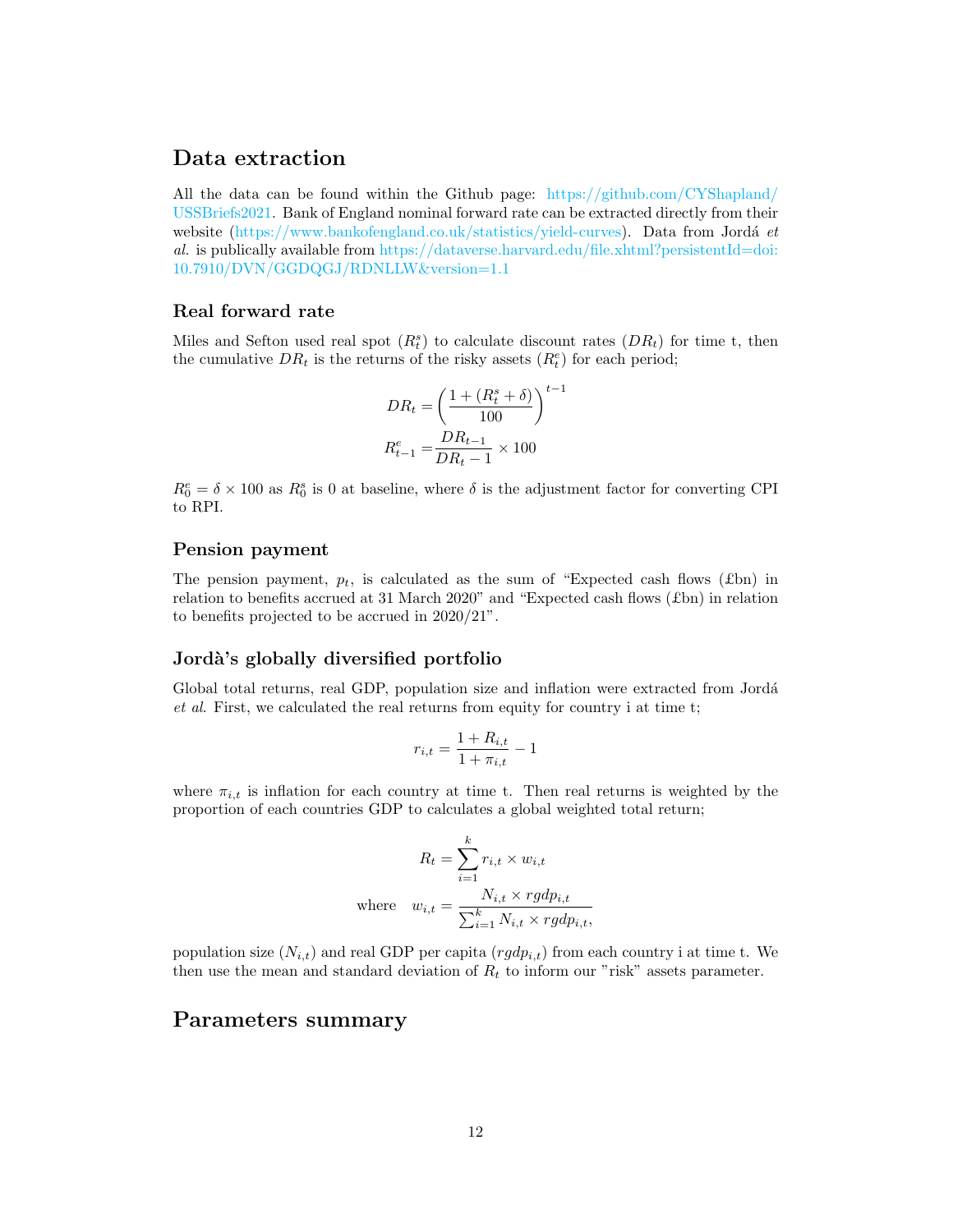| Figure         | $(\text{fbn})$<br>$A_0$ ' | $\cdot$<br><b>.</b><br>$\alpha$ | $\mu$ | $\checkmark$<br>$\sigma_e^2/\sigma_v^2$ | β        | q | RPI adj. |
|----------------|---------------------------|---------------------------------|-------|-----------------------------------------|----------|---|----------|
|                | 66.5                      | 0.75                            | 0.045 | 0.175                                   | 0        |   | O        |
| $\overline{2}$ | 66.5                      | $0.25 - 0.75$                   | 0.045 | 0.175                                   | $\theta$ |   | 0.5      |
| 3              | 80.6                      | 0.75                            | 0.045 | 0.175                                   | $\theta$ |   | 0.5      |
| $\overline{4}$ | 80.6                      | $0.25 - 0.75$                   | 0.045 | 0.175                                   | $\Omega$ |   | 0.5      |
| 5              | 80.6                      | 0.75                            | 0.074 | 0.205                                   | $\theta$ |   | 0.5      |
| 6              | 80.6                      | 0.75                            | 0.071 | 0.135                                   | $\theta$ |   | 0.5      |
|                | 80.6                      | 0.6                             | 0.07  | 0.17                                    | $\Omega$ |   | 0.5      |

Table 1: Summary of parameters for Figures in the manuscript

# USS historic returns on assets

| Table 2: Historic returns in percentage on entire USS assets portfolio |  |  |
|------------------------------------------------------------------------|--|--|
|                                                                        |  |  |

| Nominal basis |               |         | CPI basis     |         |  |  |
|---------------|---------------|---------|---------------|---------|--|--|
| Period        | Annual return | Std dev | Annual return | Std dev |  |  |
| 1996-2021     | 7.9           | 12.8    | 6.0           | 12.9    |  |  |
| 2001-2021     | 5.9           | 13.3    | 3.9           | 13.4    |  |  |
| 2011-2021     | 9.8           | 8.3     | 7.8           | 8.6     |  |  |
| 2016-2021     | 8.5           | 9.6     | 7.0           | 9.3     |  |  |

Full data set of historic returns at

[https://docs.google.com/spreadsheets/d/1oFwLQjfv7vPmVAv9BAgnzVp5n5xwuoZyIwi7J](https://docs.google.com/spreadsheets/d/1oFwLQjfv7vPmVAv9BAgnzVp5n5xwuoZyIwi7JV9_biw/)V9  $\overline{\text{biw}}$